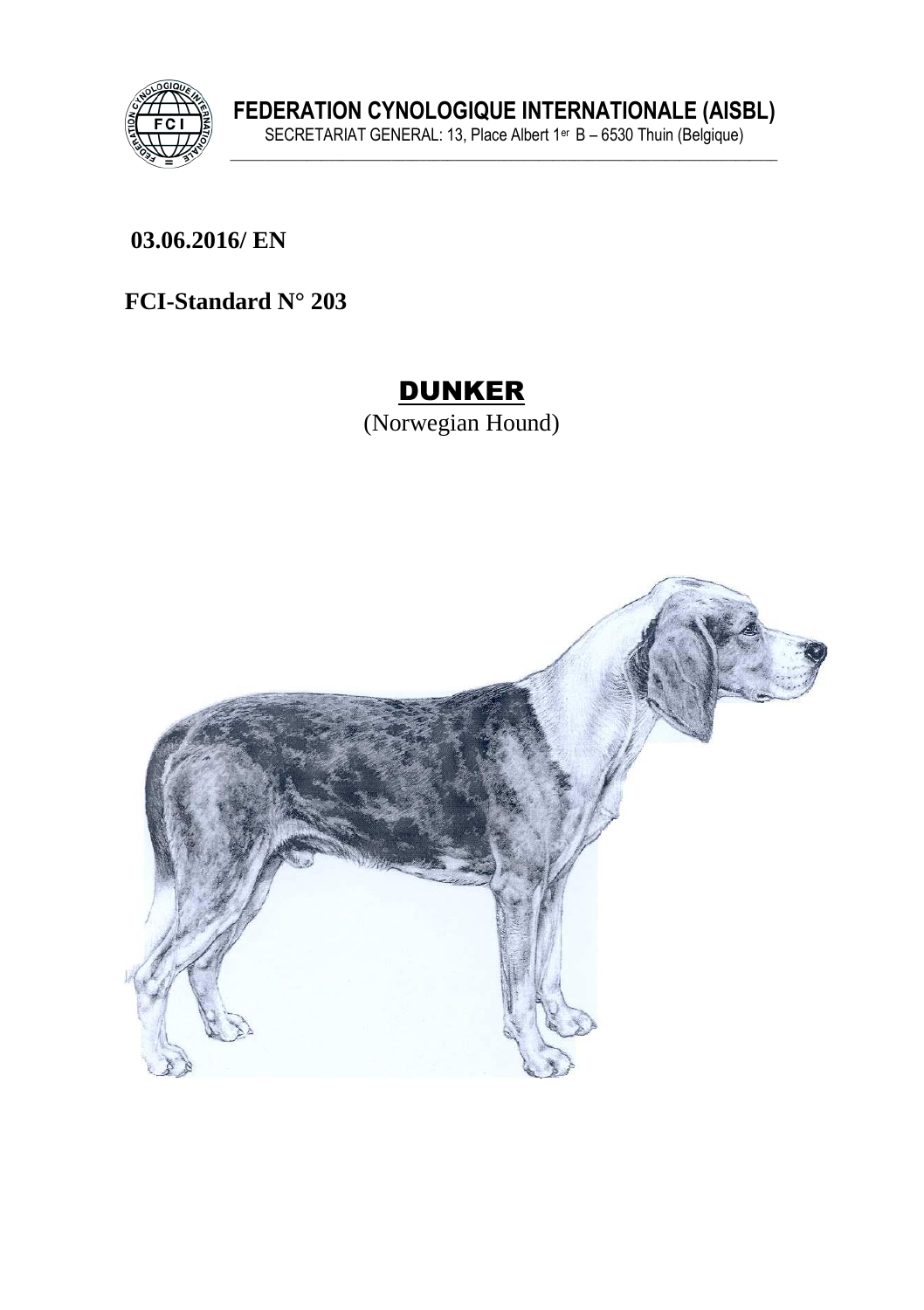**TRANSLATION**: Revised by Renée Sporre-Willes. Official language (EN).

**ORIGIN**: Norway.

#### **DATE OF PUBLICATION OF THE OFFICIAL VALID STANDARD**: 04.04.2016.

**UTILIZATION**: Scenthound.

**FCI-CLASSIFICATION:** Group 6 Scenthounds and related breeds. Section 1.2. Medium-sized Hounds. With working trial.

**BRIEF HISTORICAL SUMMARY**: **The Norwegian Hound is named after the Norwegian captain Wilhelm Conrad Dunker, who created the breed by crossing several scent hound breeds in the first half of the 19th century. The county's hound group was large and included local hare hounds from all over the country. A characteristic trait of the Norwegian Hound has always been the blue-marbled (merle) coat colour and walleyes, although the breed standard also allows other colours. During the Second World War numbers declined but interest increased significally after the war and up to the 1970s, after which the popularity again dwindled. In the 1980s, the breed was very homogenous with excellent hunting abilities. However, due to inbreeding, most dogs were too closely related hence application were made at several stages and eventually granted was given for some crossbreeding which resulted in breed much better genetic variation and health, still maintaining the typical and positive characteristics. Unfortunately, the population figure is still low.** 

**GENERAL APPEARANCE**: Medium sized, distinctly rectangular, powerfully built, but should not appear heavy. Should convey the impression of endurance.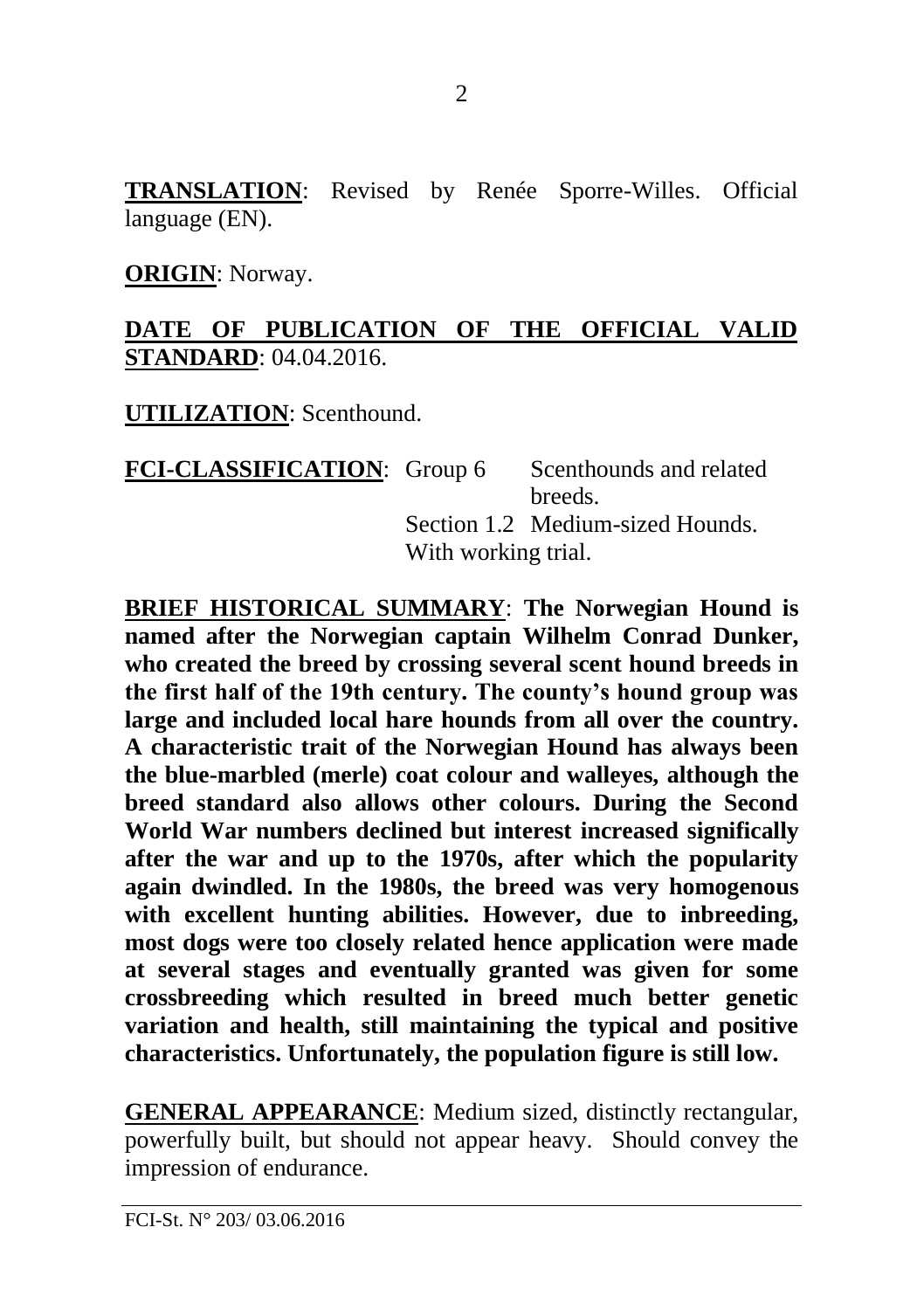**IMPORTANT PROPORTIONS**: Depth of brisket approximately half **of** the height at **the** withers.

**BEHAVIOUR/TEMPERAMENT**: **The Norwegian Hound is considered to be the hardy and robust scent hound of old times, a dog with an excellent temperament. The breed is characterized by strong nerves and by being especially sociable and trusting. They are known to have done well in hunting trials. They can thus be characterized as an excellent combination of a hunting and companion dog. Due to its good temperament and open nature, the breed is also easy to train.**

## **HEAD**

CRANIAL REGION: Head not to be carried high. Clean and noble with good length and parallel lines, not wedge-shaped.

Skull: Slightly **arched**, prominent occiput. Provided the muzzle is long and well developed, a somewhat powerful skull is permissible, in males in particular, **as long as** the head does not lose its parallel planes.

Stop: Defined, but not deep or abrupt*.*

#### FACIAL REGION:

Nose: Black. Wide nostrils.

Muzzle: Rather long**er** than short, squarely cut. Straight and evenly broad nasal bridge.

Jaws/Teeth: Scissor bite. Complete dentition.

Cheeks: Clean without prominent cheek bones.

**EYES**: Dark. Round in appearance. Rather large, but not protruding. Bright and expressive with a calm and earnest expression. Eyelids close fitting. Wall eyes are permitted in blue marbled (**merle**) dogs.

**EARS**: Medium high set, rather low**er** than high. Smooth, moderately wide, tapering, rounded at the end. **Hanging f**lat without folds. close to head. Long enough to extend halfway along the muzzle when pulled forward.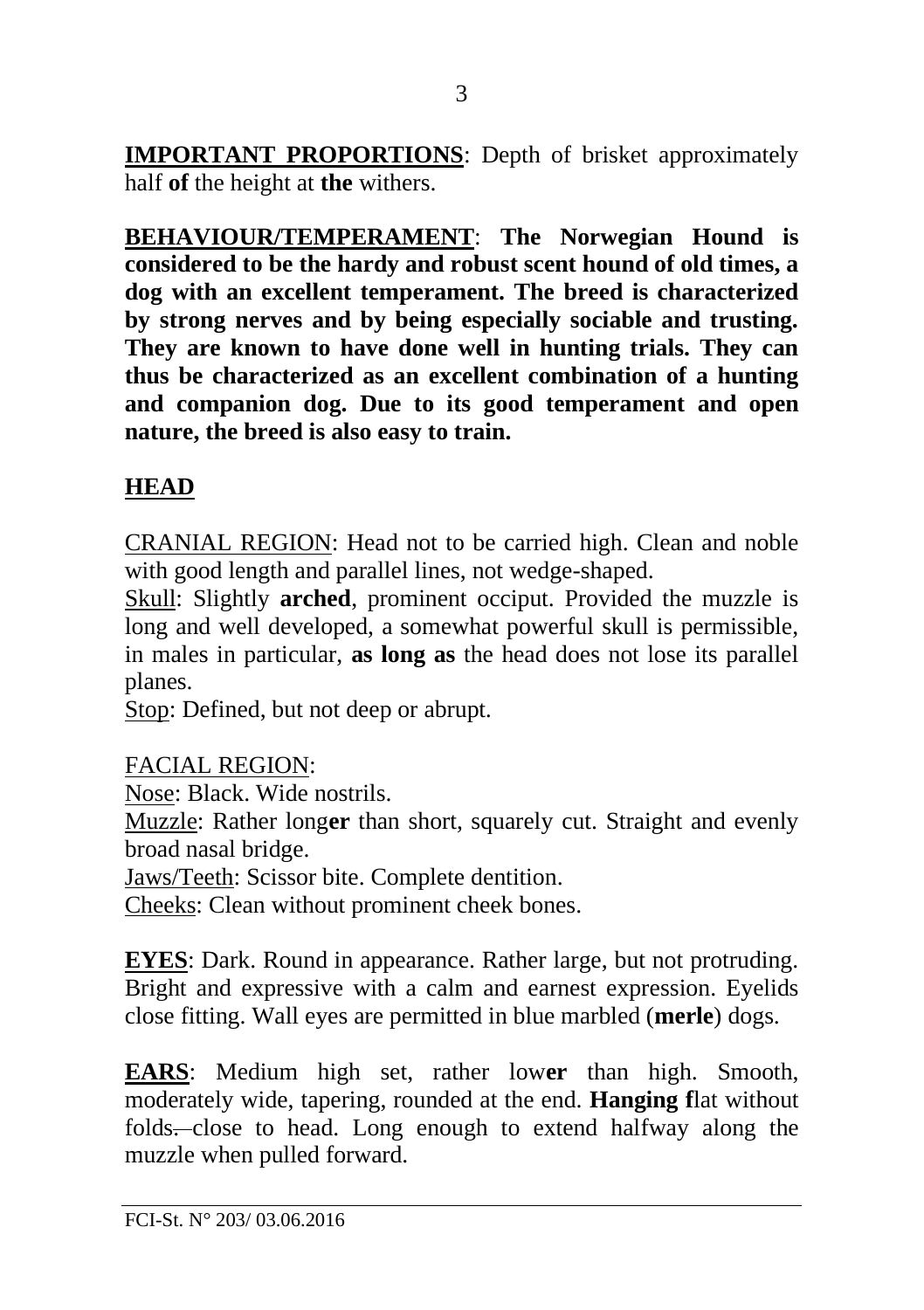**NECK**: Fairly long, without noticeable throatiness.

### **BODY**:

Top line: Level.

Back: Straight **and** firm. **Of sufficient length to give length to rib cage.**

Loin: Broad and muscular, not roached.

Croup: Slightly sloping, muscular, not too short.

Chest: Capacious chest with well sprung ribs; the back ribs should be particularly well developed, making the **ribcage** appear long.

Underline and belly: Slightly tucked up **belly**.

**TAIL**: Set on level with the topline. Thick at the root, tapering towards the end. The tail should be straight and carried in a slight upward curve, reaching **down** to the hock or slightly below.

## **LIMBS**

#### FOREQUARTERS:

General appearance: Strong, dry and sinewy forelegs.

Shoulder: Muscular, long and sloping shoulder blades, lying close to the chest, closely set at the top.

#### **Upper arm: Well angulated to shoulder.**

#### **Elbow: Well angulated at joint.**

Forearm: Straight.

Metacarpus (Pastern): Slightly sloping.

Forefeet: Arched and well-knit feet, well covered with hair between the toes. Firm pads. The feet should point straight forward.

#### HINDQUARTERS:

General appearance: Well angulated. Stand parallel, not crouched nor cow-hocked.

Thigh: Broad.

Stifle (Knee): Well angulated.

Lower thigh: Broad.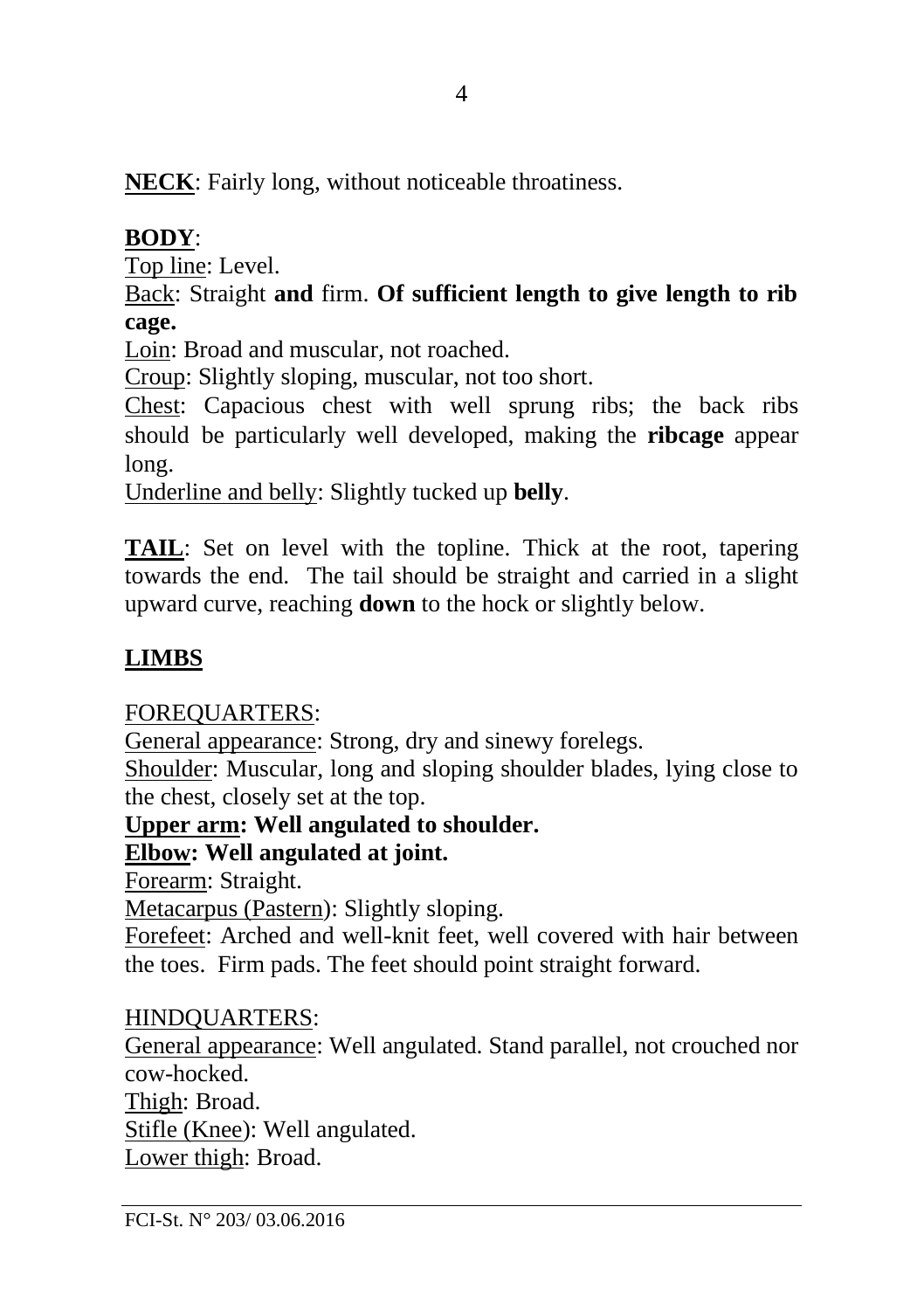Hock joint: Dry and low set, broad seen from the side.

Hind feet: Arched and well-knit, well covered with hair between the toes. Firm pads. The feet should point straight forward.

**GAIT / MOVEMENT**: Free movement, covering ground. Parallel from behind, not crouched nor cow-hocked.

# **COAT**

Hair: Straight, hard, dense and not too short. The back of the thighs and the tail may be somewhat more **profusely** coated, provided the coat is otherwise particularly good.

Colour: **Diluted** black **with tan-markings** or blue marbled **(merle)** with pale tan-markings and white markings. **Jet black with warm tan-markings** is less desirable. **50% or more white is undesirable.** White **markings that** reach out on the shoulders, on the underside of the belly and on legs (socks) is accepted as **a** correct marking.

## **SIZE AND WEIGHT**:

Height at the withers: Males: 50**–58 cm, ideally 52–54 cm** Females: 47**–54 cm, ideally 49–51 cm**.

## **FAULTS**:

Any departure from the foregoing points should be considered a fault and the seriousness with which the fault should be regarded should be in exact proportion to its degree and its effect upon the health and welfare of the dog **and its ability to perform its traditional work**.

• White colour reach**ing** the saddle on **diluted** black/pale **tanmarked**, or white spots in the **merle** colour.

# **DISQUALIFYING FAULTS**:

- Aggressive or overly shy dogs.
- Any dog clearly showing physical or behavioural abnormalities.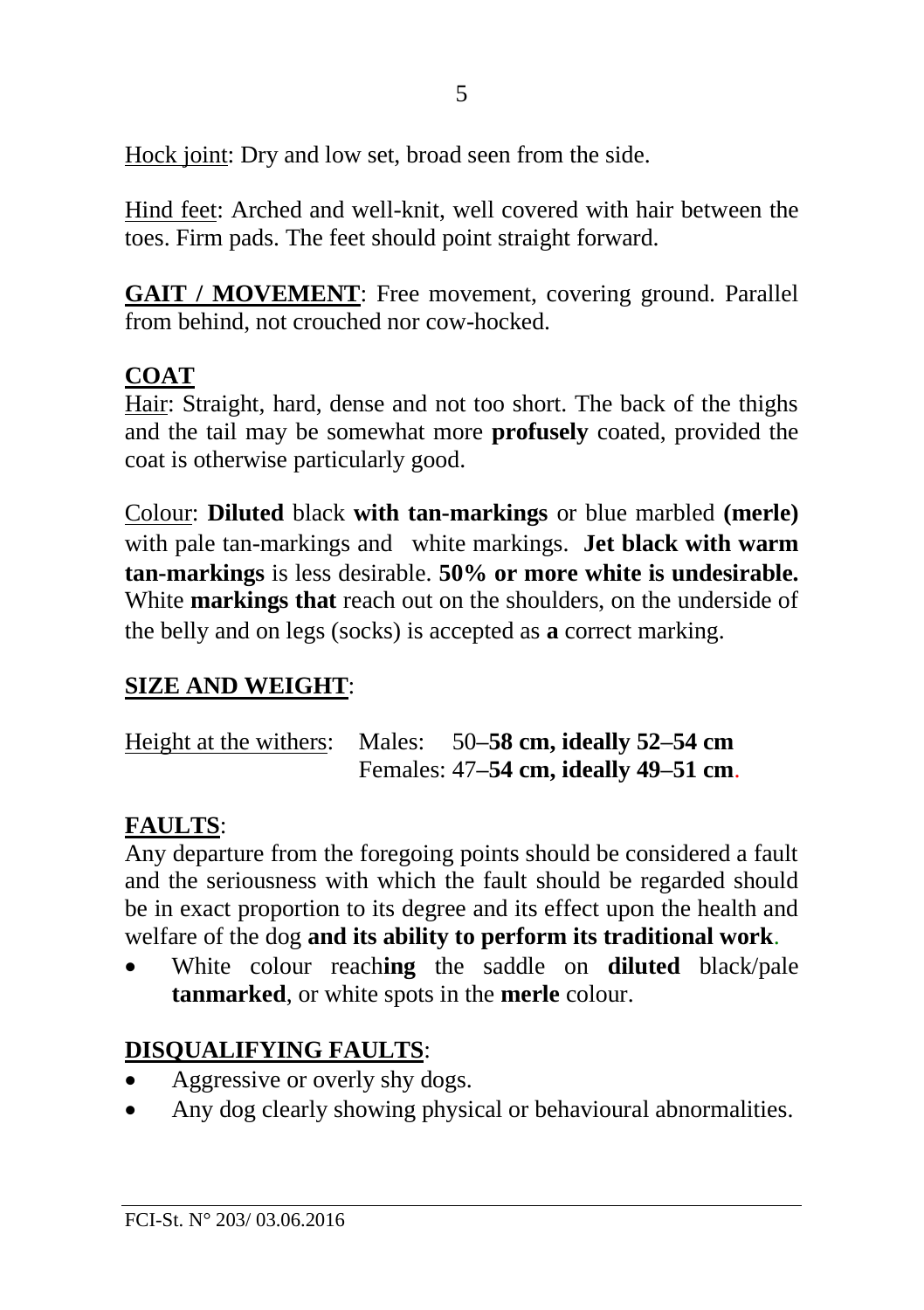## **N.B**:

- Male animals should have two apparently normal testicles fully descended into the scrotum.
- Only functionally and clinically healthy dogs, with breed typical conformation, should be used for breeding.

### **The latest amendments are in bold characters.**